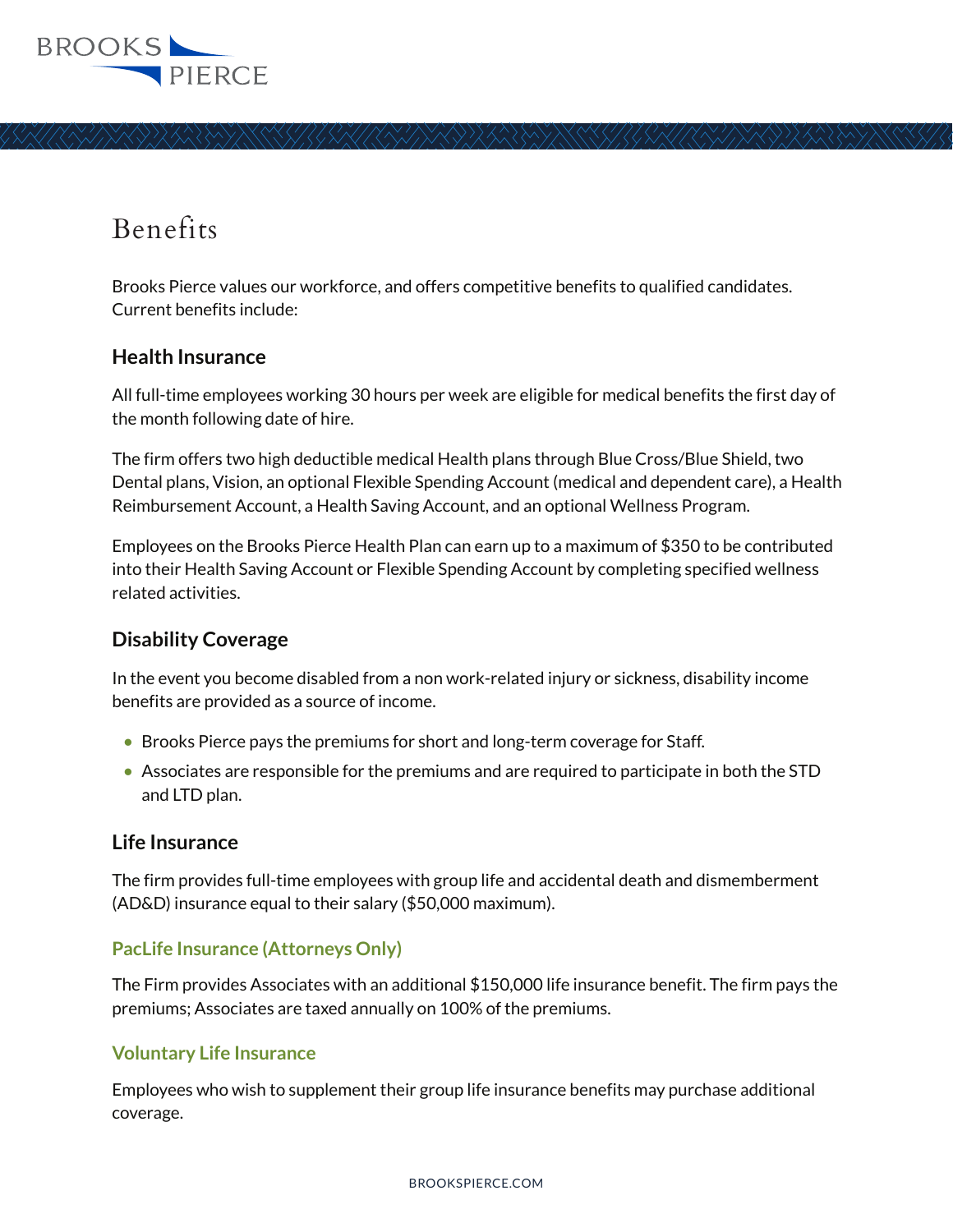

Benefits

# **401(k)**

Brooks Pierce full-time Employees, working at least 1000 hours during their first year of employment, may start participating in this plan in January, April, July and October following one year of service. To be eligible to receive this employer discretionary contribution to the Plan, you must be employed on the last day of the plan year for which the contribution is being made.

- 401(k) Contribution for Staff: The Firm makes a Safe Harbor Matching Contribution to the Plan on your behalf in an amount equal to one hundred percent (100%) of the first three percent (3%) of your compensation that is contributed by you to the Plan, plus fifty percent (50%) of the next two percent (2%) of your compensation that is contributed by you to the Plan. The Firm also makes a discretionary employer contribution equal to 3% of compensation to the accounts of participants who have less than 20 years of service with the Firm, and a discretionary employer contribution equal to 4% of compensation to the accounts of participants who have 20 or more years of service with the Firm.
- $\bullet$  401(k) Contribution for Associates: The Firm will make a discretionary contribution to the Plan on your behalf in an amount equal to three percent (3%) of your compensation. You will be 100% vested in the contributions made by the Firm after you complete six (6) Years of Vesting Service with the Firm.

# **Staff PTO**

Upon completion of 3 full consecutive calendar months of employment, full-time Staff begin earning Paid Time Off ("PTO"). PTO must be used for vacation, minor illness, bereavement, doctor appointments or other personal matters in quarter-hour increments. PTO accrues on a monthly basis assuming you work at least 10 days that month and turn in all timesheets by the deadline. PTO does not rollover to the following year.

## **Holidays**

Brooks Pierce typically observes the following holidays: New Year's Day, Martin Luther King Day, Good Friday, Memorial Day, Independence Day, Labor Day, Thanksgiving (Thurs. & Friday), Christmas (typically Christmas Eve and Christmas Day).

## **Additional Benefits**

- Sick and medical leaves
- Domestic Partner Benefits